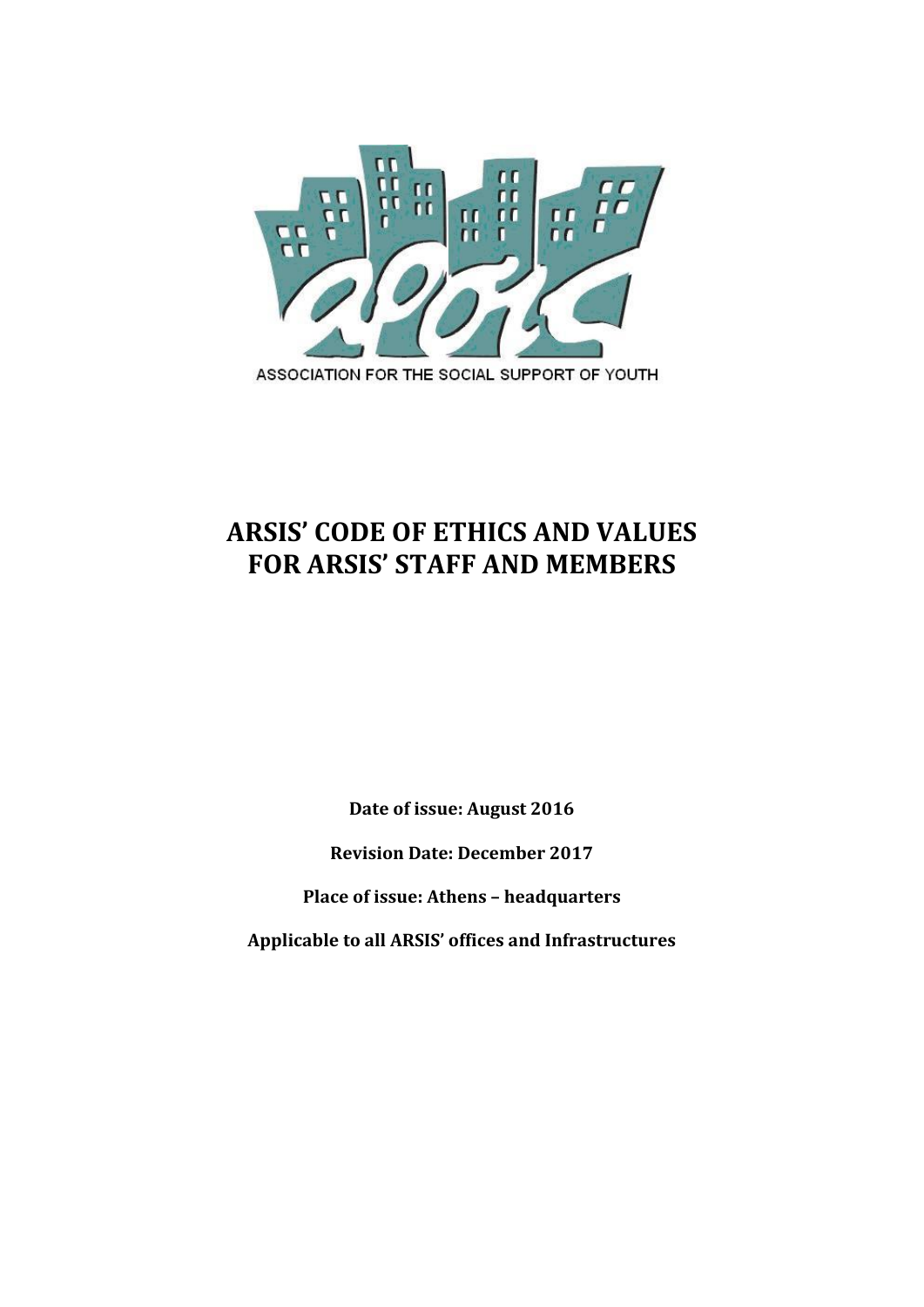

# **CONTENTS**

| II. Principles of Transparency and Accountability: financial transactions / |  |
|-----------------------------------------------------------------------------|--|
|                                                                             |  |
|                                                                             |  |
|                                                                             |  |
|                                                                             |  |
|                                                                             |  |
|                                                                             |  |
|                                                                             |  |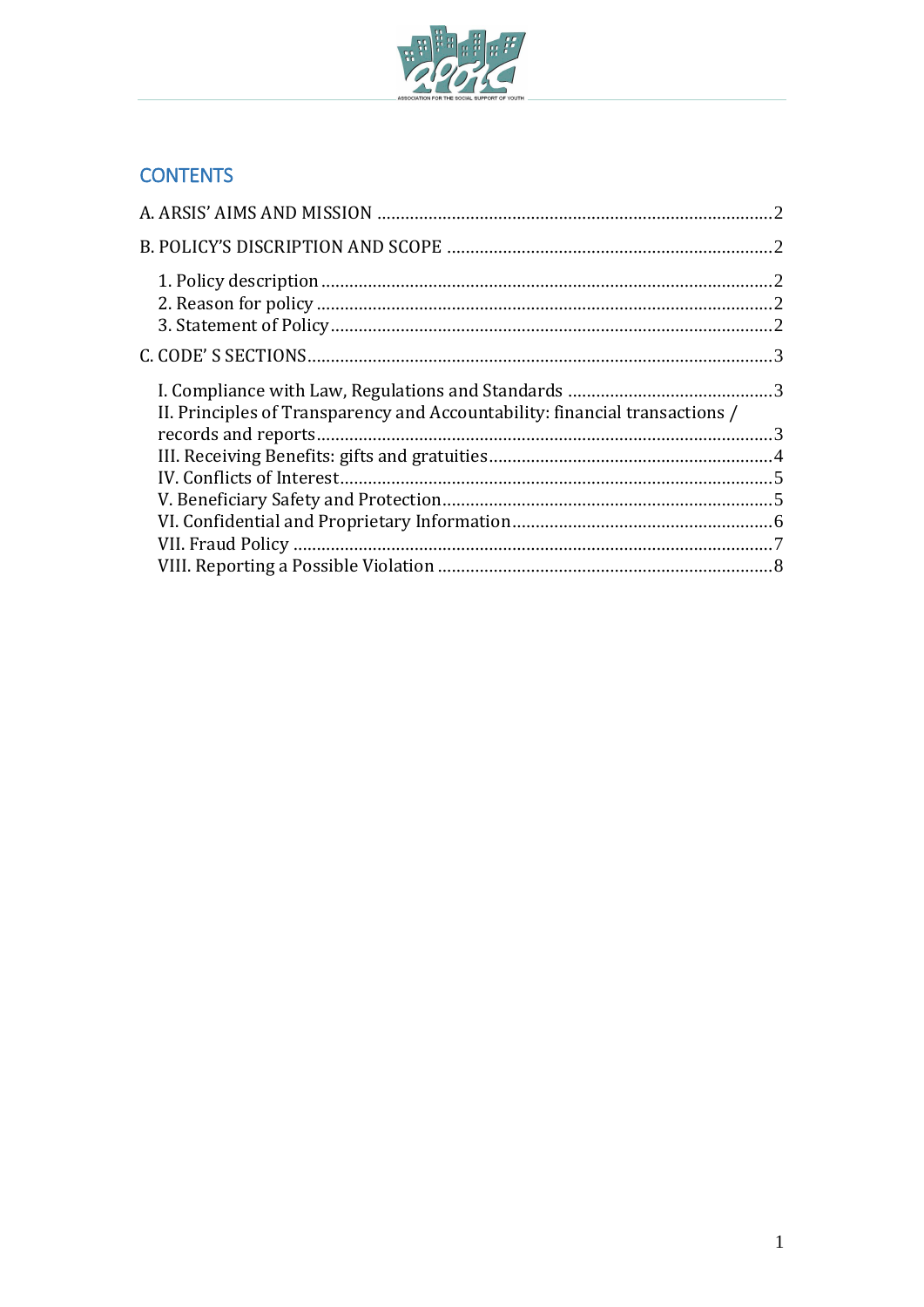

# <span id="page-2-0"></span>**A. ARSIS' AIMS AND MISSION**

ARSIS' mission is to take actions for the prevention of children and youth social exclusion. In this framework, ARSIS develops new methodologies and support tools, organizes and participates in cooperative networks, cooperates with public and private services and develops advocacy and proposals for the support of social policy concerning children and youth.

Its function, services and works are primarily based on the respect of equality, solidarity and democratic values. ARSIS' activities are implemented on local, national and transnational level and they are developed through the cooperation with public and private stakeholders and networks.

ARSIS offers its services to children and young individuals who live under conditions of poverty, neglect, victimization, conflict, disapproval, exploitation, isolation and racism. It also offers special services to those who are institutionalized and to those who are deprived of family environment.

ARSIS' services mainly include psychological, legal, social, educational and employment support, housing and food services, material support, as well as, social, educational and recreational activities.

# <span id="page-2-1"></span>**B. POLICY'S DISCRIPTION AND SCOPE**

#### <span id="page-2-2"></span>**1. Policy's description**

ARSIS' Code of Ethics and Values anticipates our employees, our volunteers, our friends, our members and other representatives of our organization to conduct ARSIS' activities honestly, with integrity, good judgment, equality and independence, following transparent and integral procedures, always in compliance with all applicable laws and regulations, and in the best interests of ARSIS' and the children, families and communities we serve. The Code also contains specific directions and instructions regarding financial transactions, conflicts of interest, beneficiary safety, gifts and gratuities, and confidentiality.

#### <span id="page-2-3"></span>**2. Reason for policy**

The Code of Conduct contains ARSIS' expectation that those representing the organization will conduct themselves with honesty, integrity, and in compliance with all applicable legal and statutory requirements.

#### <span id="page-2-4"></span>**3. Statement of Policy**

The representatives, officers, employees and volunteers of ARSIS will acquaint themselves with the legal standards of conduct and restrictions applicable to their duties and responsibilities as well as the standards that comply with ARSIS' goals and scopes and will conduct themselves accordingly. ARSIS' officers, employees, volunteers and consultants are expected to comply with the additional standards of personal and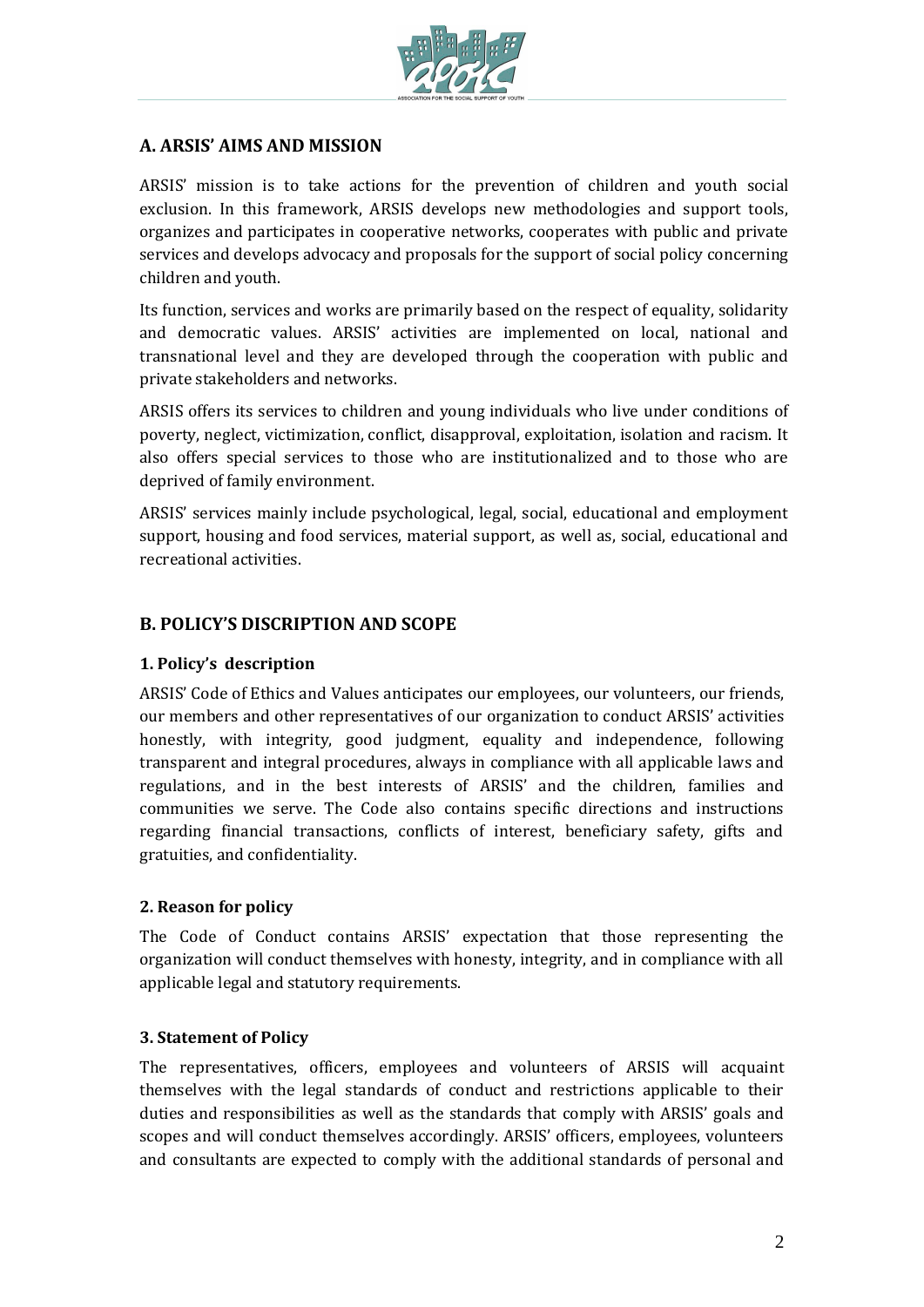

business ethics and conduct specified in this Code and to conduct themselves in a manner that will not be an embarrassment or detriment to ARSIS.

# <span id="page-3-0"></span>**C. CODE' S SECTIONS**

Our Code of Ethics & Values contains the following sections, which describe specific requirements for ARSIS' representatives.

- Compliance with Law, Regulations and Standards
- Principles of Transparency and Accountability: Financial Transactions / Records and Reports Statement of Practice
- Receiving benefits: Gifts and Gratuities
- Conflicts of Interest
- Beneficiary Safety and Protection
- Confidential and Proprietary Information
- Reporting a Possible Violation

Each section starts with a "statement of practice" that describes the practice, followed by additional information to help you understand how to apply the policy in practice. Our Code may not address every situation you may come across, but in the sections below you will find guidelines meant to help you make decisions consistent with ARSIS' vision, identity, and values. If you have questions about ARSIS' Code of Ethics & Values or would like guidance about a specific matter, speak to your supervisor or contact the Legal or Finance Departments for assistance.

#### <span id="page-3-1"></span>**I. Compliance with Law, Regulations and Standards**

Statement of Practice: Employees and representatives will at all times comply with all prevailing and applicable laws, regulations and standards, in order to abide by the highest legal and ethical principles. As a representative of ARSIS, you must be familiar and comply with:

- The laws and regulations of Greece and European Union
- ARSIS' own policies and procedures; and
- Professional standards common to other charitable and non- governmental organizations.

#### <span id="page-3-2"></span>**II. Principles of Transparency and Accountability: financial transactions / records and reports**

Statement of Practice: All financial transactions, records and reports will comply with donor requirements and applicable financial and accounting standards. ARSIS has put in place a range of procedures and controls to ensure that all financial transactions comply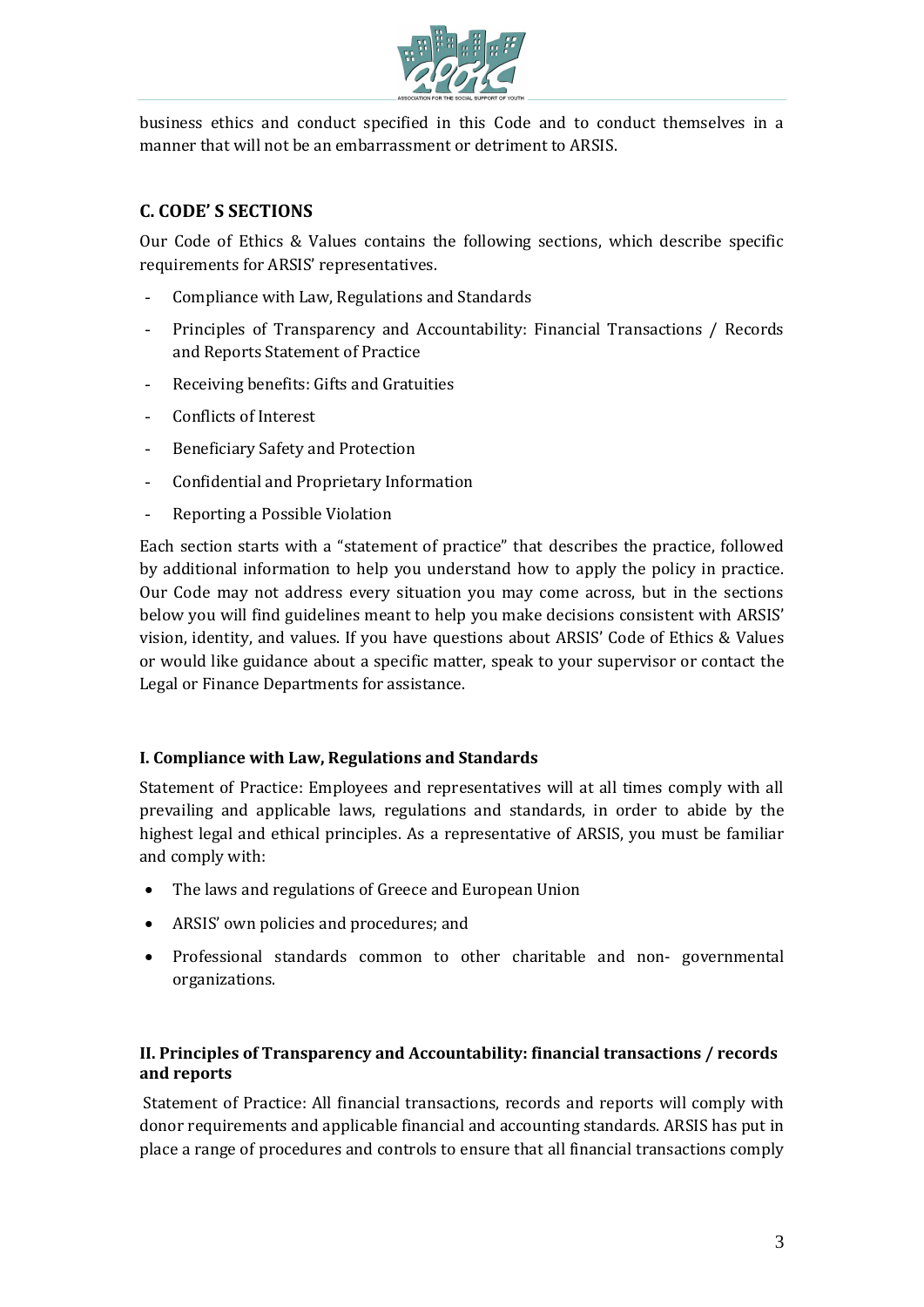

with legal requirements and applicable financial and accounting standards. The following are some examples:

- Record all financial transactions accurately and properly. No undisclosed or unrecorded funds or assets may be established or maintained for any purpose.
- Use only headquarters approved bank accounts for payments and cash transactions with personnel and suppliers with the exception of cash register of every facility in order to cover imminent and necessary expenses as well as the payment of pocket money to children ( for the Shelters of Unaccompanied and separated Children
- Do not take loans on behalf of ARSIS from local lending institutions or individuals without the prior written approval of ARSIS' administrative council.
- Ensure that financial data submitted to donors, including governments, is accurate, complete, current and meets the requirements of the grant or contract.
- Do not make personal loans or personal advances to staff or consultants under any circumstances without the prior written approval of ARSIS' coordinator/project manager.
- Written Accountability for travel advances within 30 days.

# <span id="page-4-0"></span>**III. Receiving Benefits: gifts and gratuities**

Statement of Practice: All gifts and gratuities, whether to be given or received, will comply with applicable laws, rules, regulations, ARSIS' policies, and local standards and customs and will not result in obligating either party. In Greece and elsewhere, giving and receiving gifts is bound by a variety of rules, standards and customs, as well as good sense. In some cases, it may be OK to give or accept small gifts, donations, payments or favors, but be sure you understand all requirements and customs that may apply and have thought the matter through carefully.

The following gifts or payments are not acceptable under any circumstances:

- Political contributions made from ARSIS' funds.
- Payments to anyone, including government officials, candidates for a political office, any political party or party official, or others whom you believe might pass that payment onward to any of these prohibited parties in order to obtain or retain business.
- Gifts, entertainment, favors, or reimbursement of expenses for employees (or the families of employees) of ARSIS' by a supplier of ARSIS, if they are done in order to violate ΑRSIS' Code of Procurement and ARSIS' scope.

However, it may be acceptable giving or receiving token gifts, entertainment, or meals in line with local customs and laws, that amount to less than  $\epsilon$  50 in value (or the equivalent in local currency), and do not result in obligating either party.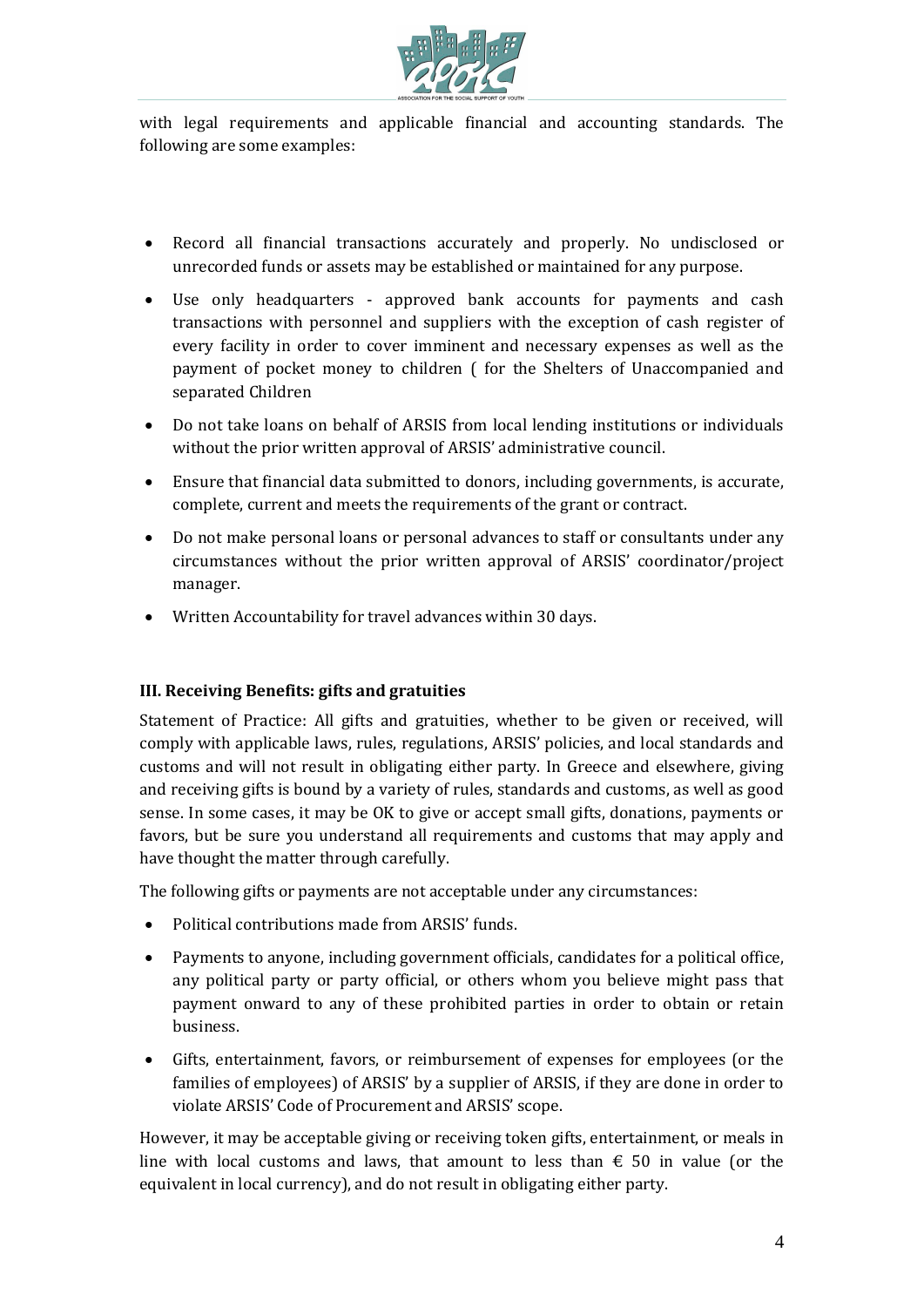

# <span id="page-5-0"></span>**IV. Conflicts of Interest**

Statement of Practice: All conflicts of interest involving employees (or the families of employees) must be disclosed in writing to the employee's supervisor and the employee must not take part in decisions related to the transaction.

What is a conflict of interest? Simply put, a conflict of interest occurs when your obligations to ARSIS can be influenced or compromised by competing personal or financial interests, commitments or loyalties. ARSIS seeks to avoid both the appearance of and any actual conflict of interest. The following are some examples of conflicts of interest:

- When an employee or family member has a connection to, or significant financial interest in, another party which does or seeks to do business with ARSIS, unless he has informed the relevant ARSIS' coordinator/project manager for the existing relationship and will abstain from all relevant procedures.
- When an employee engages in an independent business venture or works for another organization in a way that prevents the employee from devoting the necessary time and effort to ARSIS required by his or her position.
- When an employee diverts an opportunity of ARSIS to another person or organization.
- When an employee participates in an employment related decision regarding a family member or other person with whom the employee has a close personal relationship. The employee has to inform in advance the relevant ARSIS' coordinator/project manager for the existing relationship and will abstain from all relevant procedures.

#### *Resolving Conflicts of Interest*

Conflicts of interest arise in many contexts and do not necessarily mean the transaction cannot go forward. If you have a conflict of interest:

1. You must report it promptly and in writing to your supervisor; and

2. You must not take part in decisions related to the transaction. (If you are in doubt about potential conflict, speak with your supervisor.)

#### <span id="page-5-1"></span>**V. Beneficiary Safety and Protection**

Statement of Practice: Employees and other representatives of ARSIS have a duty to treat the children, families and communities we serve with dignity and respect and to ensure their safety and protection, according to Code for Protection of Children and Youth. ARSIS strongly believes that core principles for implementation in order to ensure beneficiary safety and protection include as a minimum limit the following principles: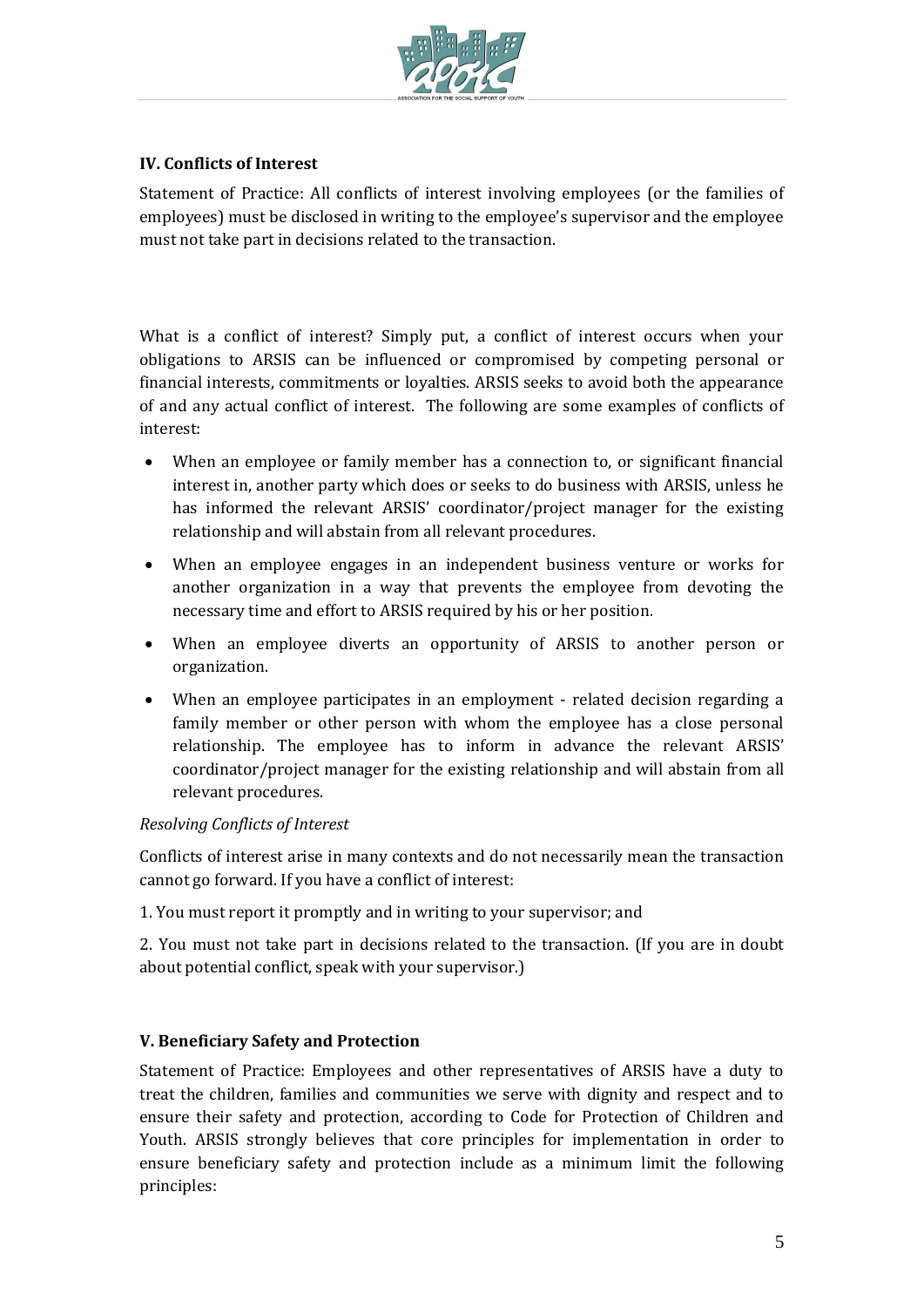

- Sexual exploitation and abuse of every kind by employees constitute acts of gross misconduct and are grounds for termination of employment. Sexual exploitation includes receiving sex services in every possible place (in which usually those services are provided or not) for money and other forms of compensation or after emotional or other kind of pressure or blackmail.
- Sexual activity with children (persons under the age of 18) is prohibited regardless the legal age of consent. Mistaken belief in the age of a child is not a defence.
- Exchange of money, employment, goods or services for sex, including sexual favors or other forms of humiliating, degrading or exploitative behavior, is prohibited. This includes exchange of assistance that is due to beneficiaries.The provision of money, work, material or services for sex is prohibited, including sexual favors or other forms of humiliation, degradation, or abusive behavior. It is also included every attempt to trade, concerning the help that is provided to the beneficiaries.
- Sexual relationships between employees and beneficiaries are strongly discouraged since they are based on inherently unequal power dynamics. Such relationships undermine the credibility and integrity of ARSIS' aid work.
- Where an employee develops concerns or suspicions regarding sexual abuse or exploitation by a fellow worker, whether employed by ARSIS or not, s/he must report such concerns via established ARSIS reporting channels.
- Employees are obliged to create and maintain an environment that prevents sexual exploitation and abuse and promotes the implementation of this Code of Conduct. Managers at all levels have particular responsibilities to support and develop systems that maintain this environment.

Employees must treat all beneficiaries with integrity and respect and be sensitive to actions that could be misunderstood or appear disrespectful or intrusive (for example, be sure to ask permission before taking a photo of an indiνidual).

# <span id="page-6-0"></span>**VI. Confidential and Proprietary Information**

Statement of Practice: Employees and other representatives of ARSIS will maintain and protect confidential and proprietary information from unauthorized disclosure to and use by any third party. ARSIS possesses information (whether in written or electronic form, or communicated orally) that has been created, discovered and developed by the organization, or has been disclosed to it and/or to individuals working in ARSIS under the obligation of confidentiality.

Confidential information includes:

- Trade secrets
- Donor lists
- Information concerning beneficiaries and relevant programs
- Financial accounts and reports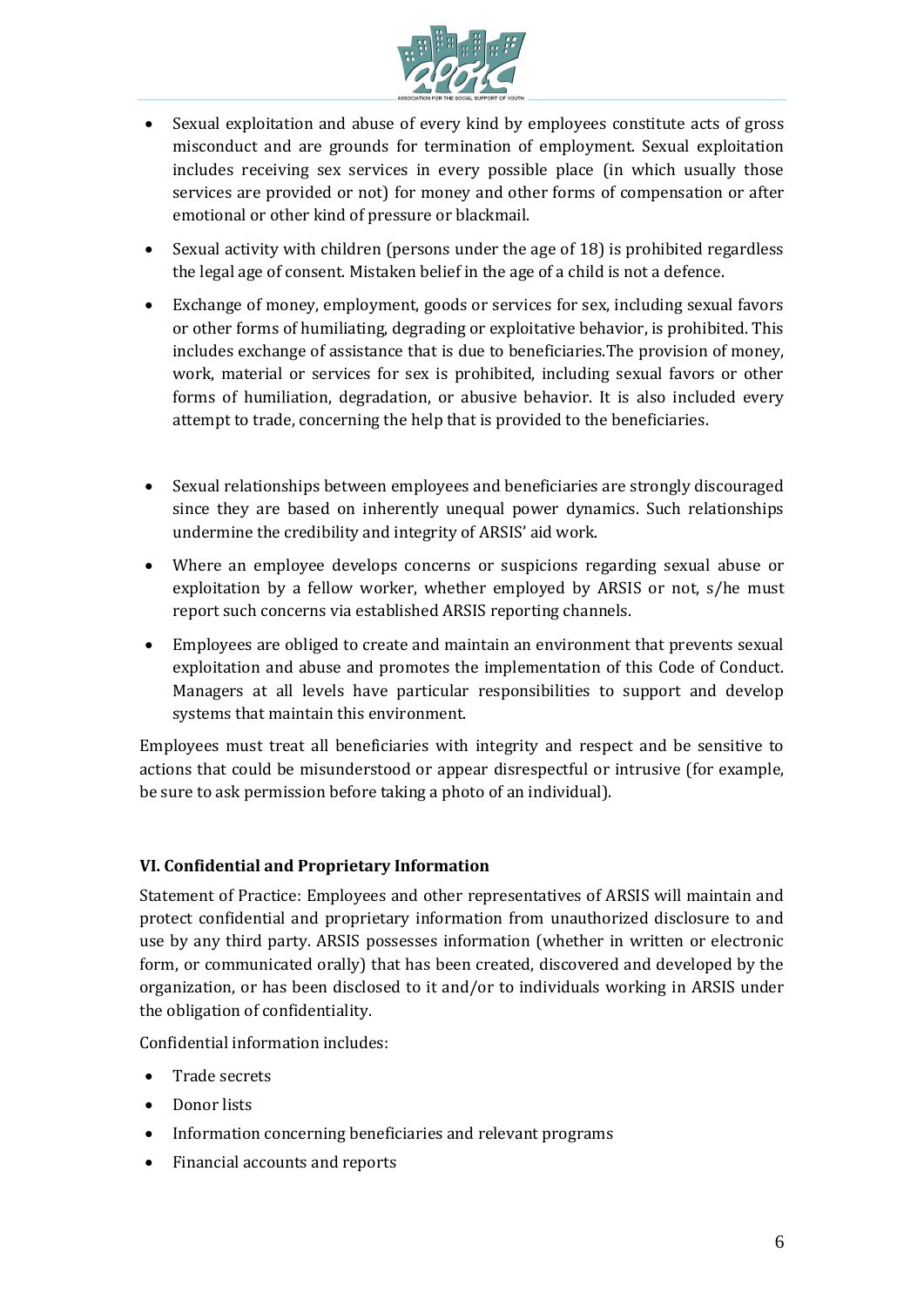

- Projections
- Marketing or programmatic plans or strategies
- Software and computer programs
- Information concerning employees and their families (including salary, personnel and medical information)
- Confidential correspondence
- Information about other organizations associated with the ARSIS' work

Proprietary information includes:

- Art work
- Photography ARSIS employees and other individuals having access to Confidential and Proprietary Information are required, during and after employment with the Agency, to keep all such Confidential and Proprietary Information in strictest confidence.

Unauthorized disclosure or carelessness in the handling of Confidential and Proprietary Information may be grounds for discipline up to and including dismissal from employment and may also be grounds for legal action. Confidential and Proprietary Information is specific information. This policy is not intended to prevent you from utilizing your General knowledge, intellect, experience and skills for gainful employment elsewhere if you are no longer working for ARSIS.

# <span id="page-7-0"></span>**VII. Fraud Policy**

Statement of practice: Employees and other representatives of ARSIS will avoid any act of fraud and misappropriation. Fraud is defined as the intentional, false representation or concealment of a real facts for the purpose of inducing a third person to act against his interests.

The terms defalcation, embezzlement and other fiscal irregularities refer to, but are not limited to:

- Any dishonest or fraudulent act
- embezzlement of funds, securities, supplies or other assets
- Impropriety in the handling or reporting of money or financial transactions
- Profiteering as a result of insider knowledge of ARSIS activities
- Disclosing confidential and proprietary information to third parties
- Accepting or seeking anything of material value from contractors, suppliers, or persons providing services/materials to ARSIS (exception: gifts less than  $\epsilon$  50 in value).
- Deliberate destruction, removal or inappropriate use of records, furniture, fixtures and equipment and/or
- Any similar or related irregularity